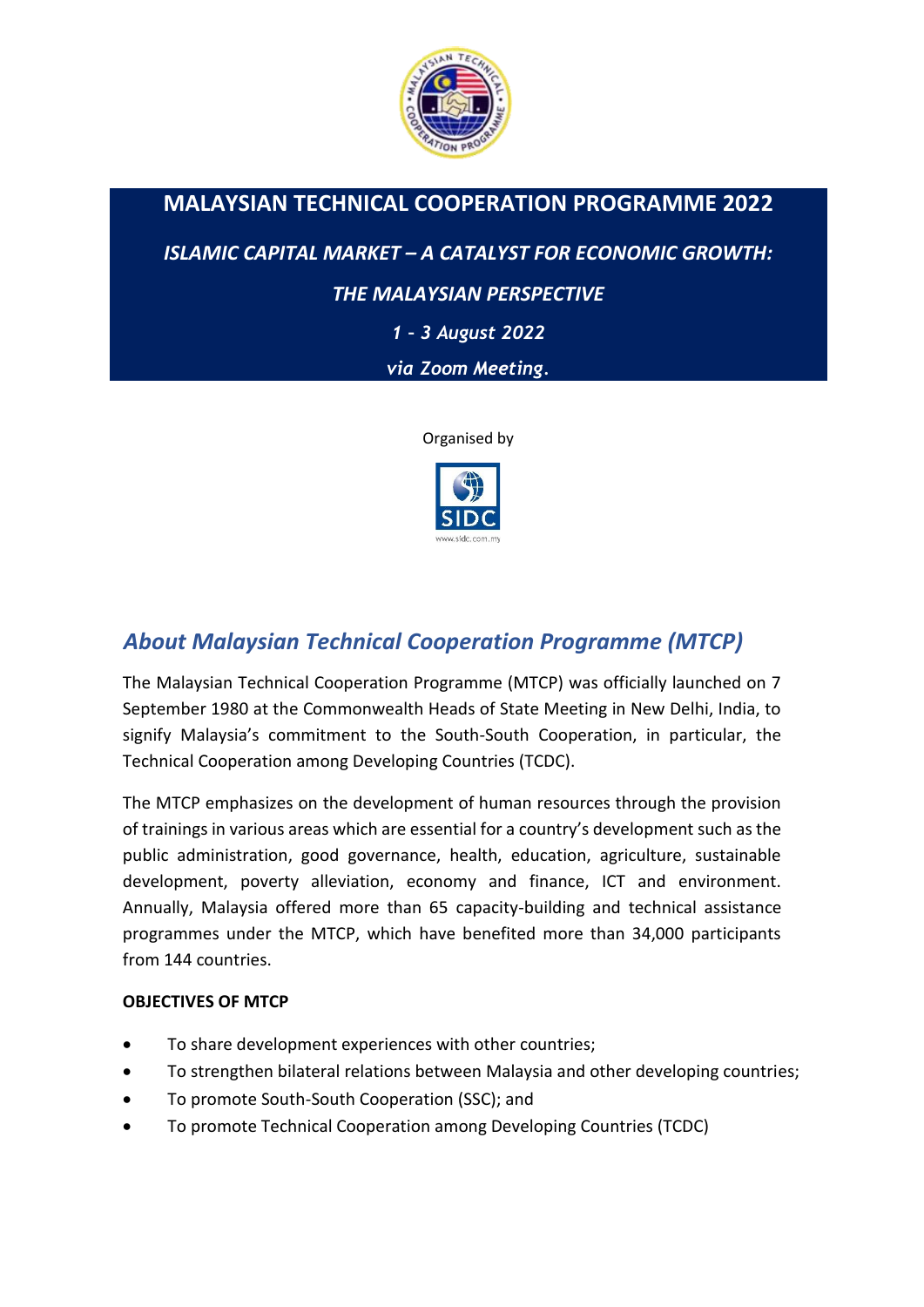# *ABOUT SECURITIES INDUSTRY DEVELOPMENT CORPORATION (SIDC)*

The SECURITIES INDUSTRY DEVELOPMENT CORPORATION (SIDC) is the leading capital market learning and development solutions provider for industry participants in Malaysia and the growth emerging markets that include market professionals, company directors and regulators. Established in 1994 as the learning and development arm of the Securities Commission Malaysia (SC) and incorporated in 2007, SIDC has been a standard-bearer of quality and innovation for over two decades.

As the capital market industry's partner in learning and development, SIDC works hand in hand with the industry through consultations and collaborations to design, develop and deliver training programmes that raise the standards of participants and support market growth. At the same time, we provide strategic consulting services and industry insights, frequently partnering with government agencies and international organisations to carry out capacity building initiatives for market regulators and industry players.

SIDC's involvement in the development of human capital for the Malaysian capital market is comprehensive and end-to-end. We work closely with the SC to establish competency standards for the industry – developing, maintaining and administering the SC Licensing Examinations and the mandatory Continuing Professional Education (CPE) programme as part of the licensing regime for Malaysia's capital market intermediaries. In addition, we contribute to the capital market pipeline through our fit-for-purpose graduate development programmes.

In support of the SC's investor protection mandate, SIDC also conducts public investor education programmes on behalf of the SC with the aim of creating informed and prudent capital market investors.

SIDC's extensive experience and track record in producing high-calibre programmes for a wide range of target audiences has earned us a reputation synonymous with professional excellence, acknowledged by international institutions such as the International Organization of Securities Commissions (IOSCO), the Asian Development Bank (ADB), the Asia-Pacific Economic Cooperation (APEC) and ASEAN.

# *PROGRAMME OBJECTIVE*

- Describe the developments of Islamic finance globally and in Malaysia
- Explain the legal and regulatory framework governing the Malaysian Islamic finance industry
- Describe the key component, structure and operations of the Malaysian Islamic banking and Takaful industry
- Examine the regulatory framework and integration of the Malaysian Islamic banking and Takaful industry in relations to its traditional counterparts
- Discuss the relevant Islamic banking and takaful products and services
- Describe the Islamic equity market products and services
- Explain the latest screening methodologies used in Malaysia as well as comparison to other global screening providers
- Identify the trends and developments in Sukuk market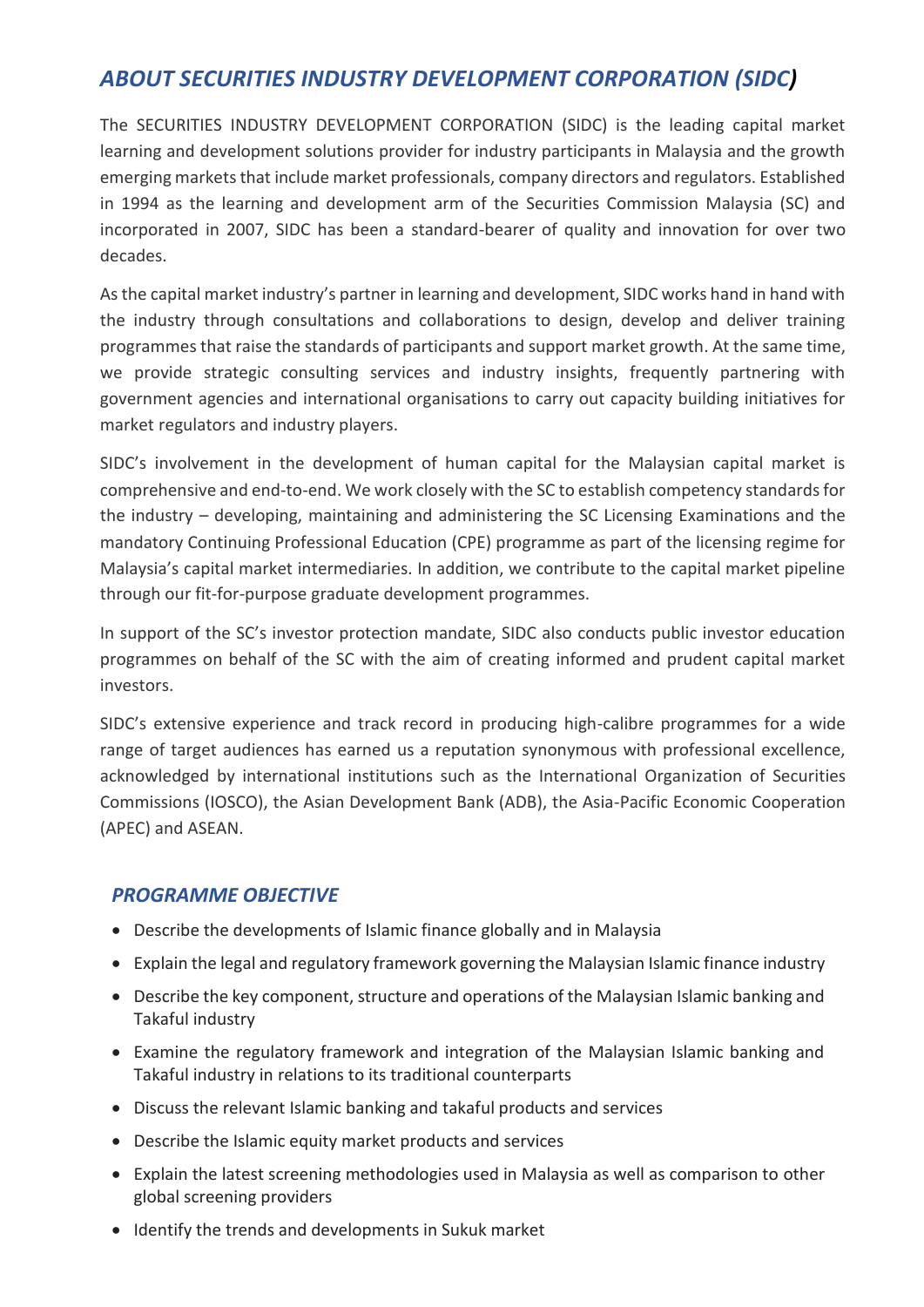- Describe various Sukuk structures, classifications and applicable contracts
- Describe the different features, characteristics and benefits of the respective alternative financing
- Describe fintech applications facilitating the Islamic financial services industry
- Describe the Islamic fund management ecosystem and its products and services
- Explain the method and criteria used in measuring Shariah-compliant investment performance
- Discuss new innovative strategies in relations to changed investment landscape
- Discuss the evolving role of fund manager in consideration of technology advancement
- Describe the development of Waqf in Malaysia
- Discuss the impact and contributions of Waqf implementation in the financial industry and general society
- Describe the Malaysian SRI framework and initiatives
- Relate the Islamic finance principles and SRI value proposition

# *PROGRAMME AGENDA*

#### **Day One**

.

- Islamic Finance Growth, Development and Outlook
- Islamic Finance Legal and Regulatory Framework in Malaysia
- Islamic Banking and Takaful Principles, Products and Practices Case Study Discussions:

Islamic banking and Takaful instruments

#### **Day Two**

- Islamic Equity Market
- The Sukuk Market
- Digital Technology in Islamic Alternative Financing
- FinTech Applications in the Islamic Financial Industry

Discussion of examples

## **Day Three**

- Insights into Islamic Fund Management
- Islamic Fund Management in a Changed Landscape
- Waqf The Economic and Social Impact
- Islamic Finance and Sustainable and Responsible Investments (SRIs)

#### Discussion: Workshop debrief and way forward thoughts and ideas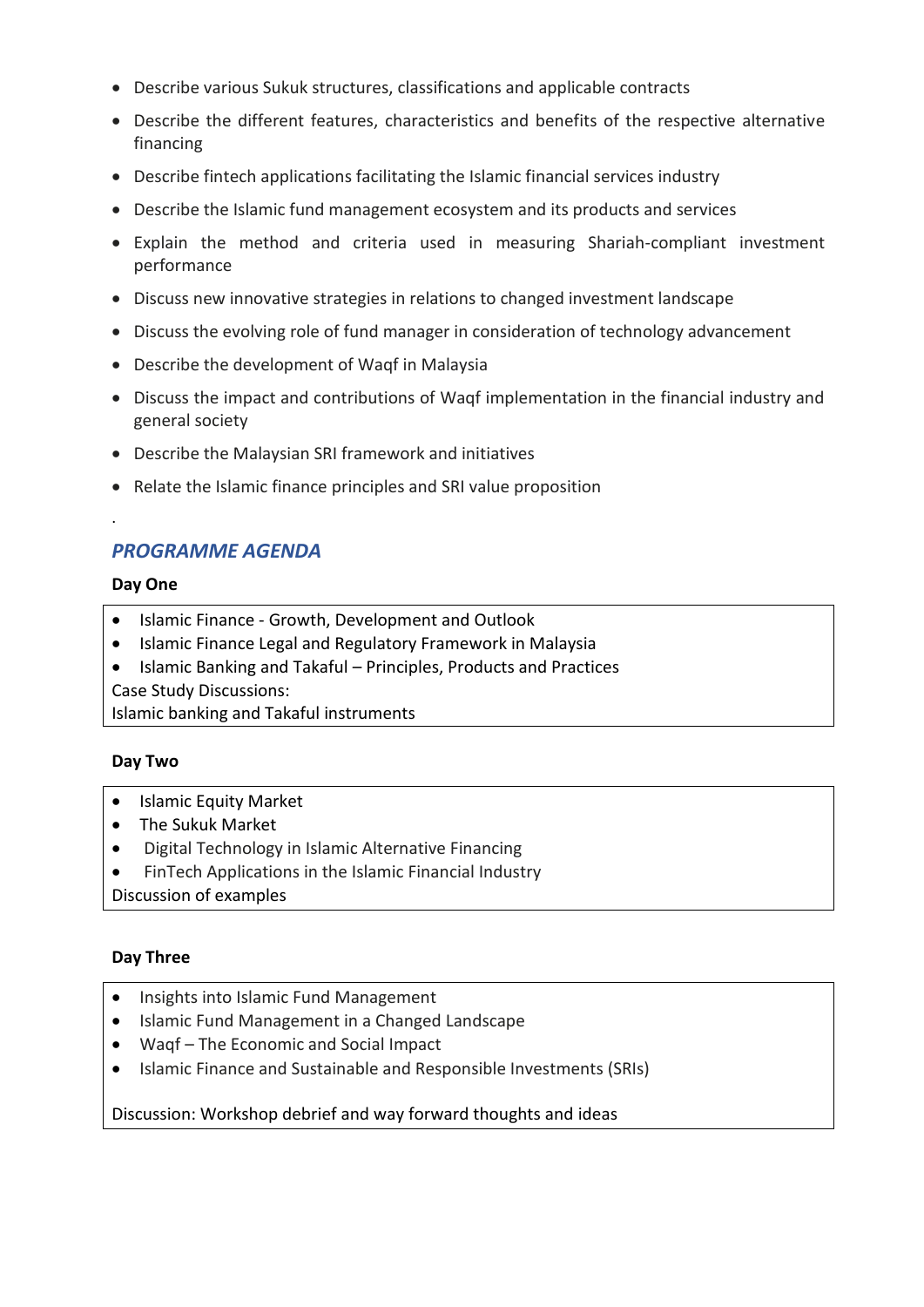# *ELIGIBILITY*

- Middle to senior level officers of regulatory (or government) agencies.
- Organizations interested or involved in the development of Islamic finance or in the financial industry in their economies are invited to attend.

# *ENTRY REQUIREMENT*

- Age : 26 to 50 years old
- 3 years or more working experience in the financial industry
- Holds a minimum of a bachelor's degree
- Good proficiency in the English language
- Certified to be medically fit to complete the programme
- Nominated by the government

## *PROGRAMME METHODOLOGIES*

The programme will be delivered via online webinar with interactive presentations, case studies and discussions between subject matter experts and participants.

## *PROGRAMME DURATION*

The programme is scheduled on 1 st to 3rd August 2022 **via Zoom meeting**.

# *DRESS CODE*

All participants are required to dress in appropriate office attire throughout the programme.

## **APPLICATION GUIDELINES**

Applications should be made using the prescribed MTCP forms available through **[https://mtcpcoms.kln.gov.my/mtcpcoms/online/list\\_course](https://mtcpcoms.kln.gov.my/mtcpcoms/online/list_course)** .

The application must be completed and endorsed by the Ministry of Foreign Affairs / Focal Points responsible for the MTCP Programme in the applicant's country, then submitted through the applicant's government with *Note Verbale* to the Ministry of Foreign Affairs Malaysia via the nearest Malaysian High Commission / Embassy.

Successful/unsuccessful candidates will be duly notified by Securities Industry Development Corporation (SIDC).

Incomplete and/or unendorsed forms will not be processed.

All successful participants will be given the programme link nearer to the programme date.

## **CLOSING DATE**

Kindly submit the completed application form on or before **1 June 2022**